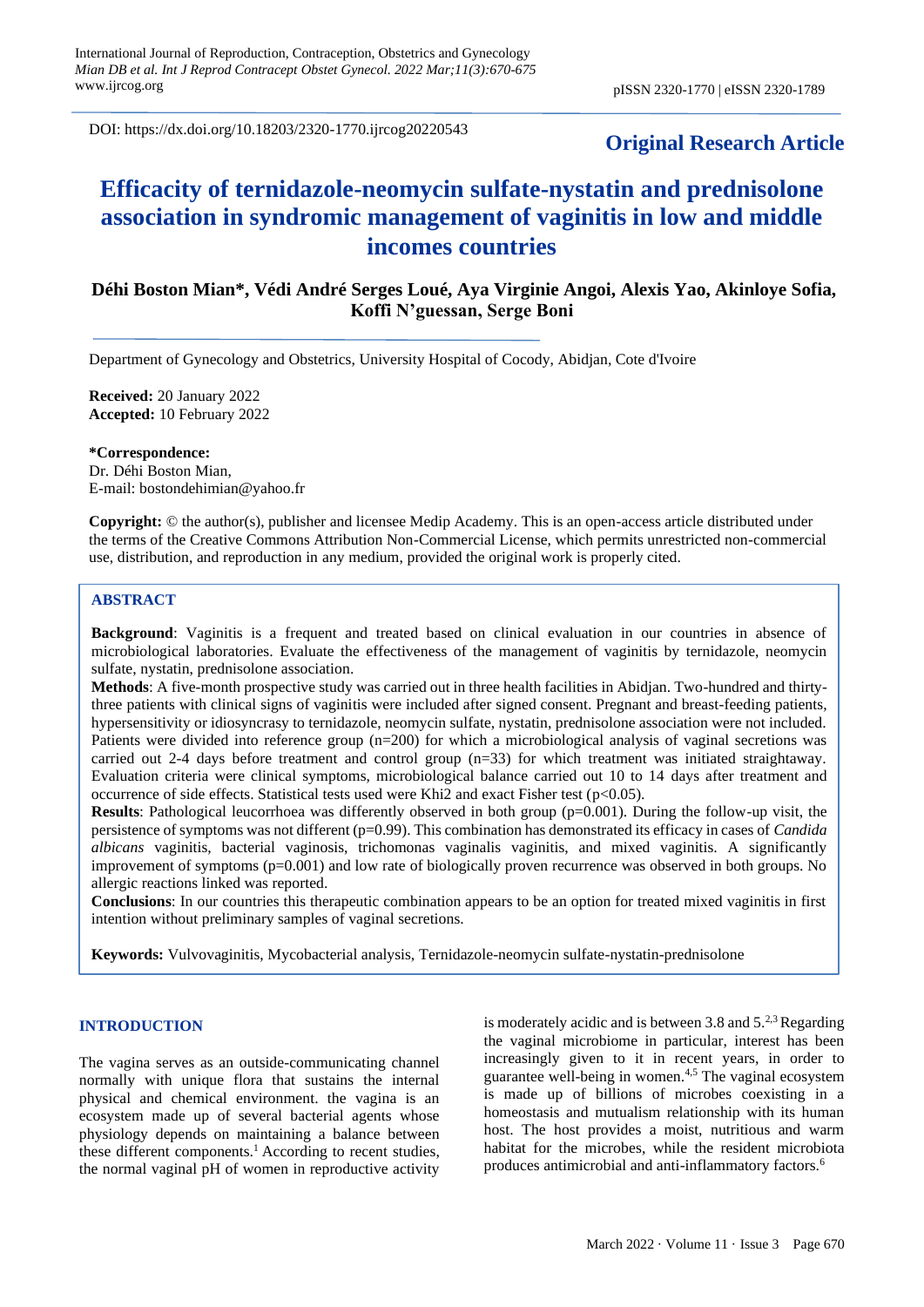This vaginal microbiota thus represents the first line of defense against non-indigenous microorganisms, but this balance can be broken by the conjunction of several internal and/or external factors. Some internal factors, such as hormonal status, age and immune system, altering the host environment impairs its ability to control opportunistic pathogens contained in resident microbes that could invade the human body and cause disease. External interferences, such as taking antibiotics, infectious pathologies and environmental microbial exposure, influence the vaginal microbiota, constituting potential risk factors for disease.<sup> $7-12$ </sup> The action of these internal and/or external factors leads to a disruption of the balance of the ecosystem, called dysbiosis.

DNA sequencing techniques have shown a limited association between the intestinal ecosystem and the occurrence of the disease, in contrast to the link between disturbances of the vaginal ecosystem and bacterial vaginosis (BV).<sup>13,14</sup>

Furthermore, BV is said to trigger many health disorders including adverse pregnancy outcomes, human immunodeficiency virus (HIV), human papillomavirus (HPV), and pelvic inflammatory disease (PID).

Several studies have shown discrepancies between the frequencies of occurrence of lower genital infections, with first line bacterial vaginosis (8 to 75%), followed by vaginal candidiasis (2.2%) for and for trichomoniasis (0 to 34%).15-19 In our low incomes countries of sub-Saharan Africa, these low genital infections are generally underestimated because of the poverty of our statistics. In addition, etiological research is exceptional before starting treatment which very often is based on the data of the clinical examination due to the unavailability of laboratories for myco-parasito-bacteriological analyzes of vaginal secretions. This treatment is based on certain broad-spectrum therapeutic combinations comprising several local antiseptics (anti-bacterial, anti-parasitic, antimycotics). It is therefore to assess the effectiveness of our practice regarding the management of patients with vaginitis that we initiated this observational study. The main objective of the study was to assess the clinical efficacy of treatment with the combination ternidazole (anti-trichomonas)-neomycin (antibiotic)-nystatin (antifungal) -prednisolone (anti-inflammatory), administered in immediately in patients with signs of vaginitis. Secondary objectives were to assess the microbiological efficacy of this therapeutic combination, the correlation between efficacy on clinical symptoms and microbiological efficacy as well as tolerance.

### **METHODS**

we carried out a multicentric, prospective, descriptive and analytical study which took place in the three university hospitals of Abidjan-Cote d'Ivoire (Cocody, Yopougon and Treichville) over a period of 5 months from January to May 2017.

Were included in the study two hundred and thirty-three (233) women aged 18 to 45 years with symptoms and signs of vulva and vaginal inflammation leading to the diagnosis of "vaginitis". Before their inclusion in the study, all patients received and read an information leaflet clearly explaining the benefits / risks of participating in this study and freely signed and dated two copies of informed consent attesting to their agreement participation. For the choice of treatment mode, the patients were randomized into two groups according to the order of presentation in consultation, were not retained for the study pregnant or breastfeeding women, co-infections, sexually transmitted infections, HIV infection, hypersensitivity or idiosyncrasy to the combination of ternidazole, neomycin sulfate, nystatin, prednisolone.

The course of the procedure included for all the patients, a thorough interrogation and gynecological examination (vulva examination, speculum placement and vaginal examination) which made it possible to suspect the diagnosis of vaginitis. Then patients were randomized into 2 groups for the treatment procedure.

The first group corresponded to the reference group which consisted of 4 subgroups of women. For the reference group, myco-bacterio-parasitological confirmation of vaginitis was obtained at the reference laboratory of university hospital of Cocody (Institute Pasteur) before starting treatment.

The second group was the control group, composed of patients who immediately received the local antiseptic treatment (combination of ternidazole, neomycin sulfate, nystatin, prednisolone) without any myco-bacterialparasitological analysis. In the short-term follow-up of patients in both groups, a myco-bacterial-parasitological examination was requested and a gynecological examination performed on admission 10 to 14 days later. The drug was in the form of a vaginal tablet and was administered vaginally at a dosage of 1 tablet once a day at bedtime for 10 days. Before the tablet is introduced into the vagina, it has been recommended to wet it in water for 2-3 seconds and insert it deep into the vagina.

The evaluation criteria were clinical and myco-parasitobacteriological characteristics at inclusion (presence or not of lactobacilli, various pathogenic groups such as *Trichomonas*, *Mycoplasmas*, easts, *Staphylococci*, *Streptococcus*, *Escherichia coli*, ...) and other opportunistic bacteria (anaerobic, Gardnerella vaginalis) of the vaginal flora, and finally the evolution of symptoms under short-term treatment (10 to 14 days). We also recorded the occurrence of side effects related to the use of the drug such as stinging or local irritation.

### *Ethical approval*

Before starting the study, authorizations were obtained from the competent authorities, in particular the national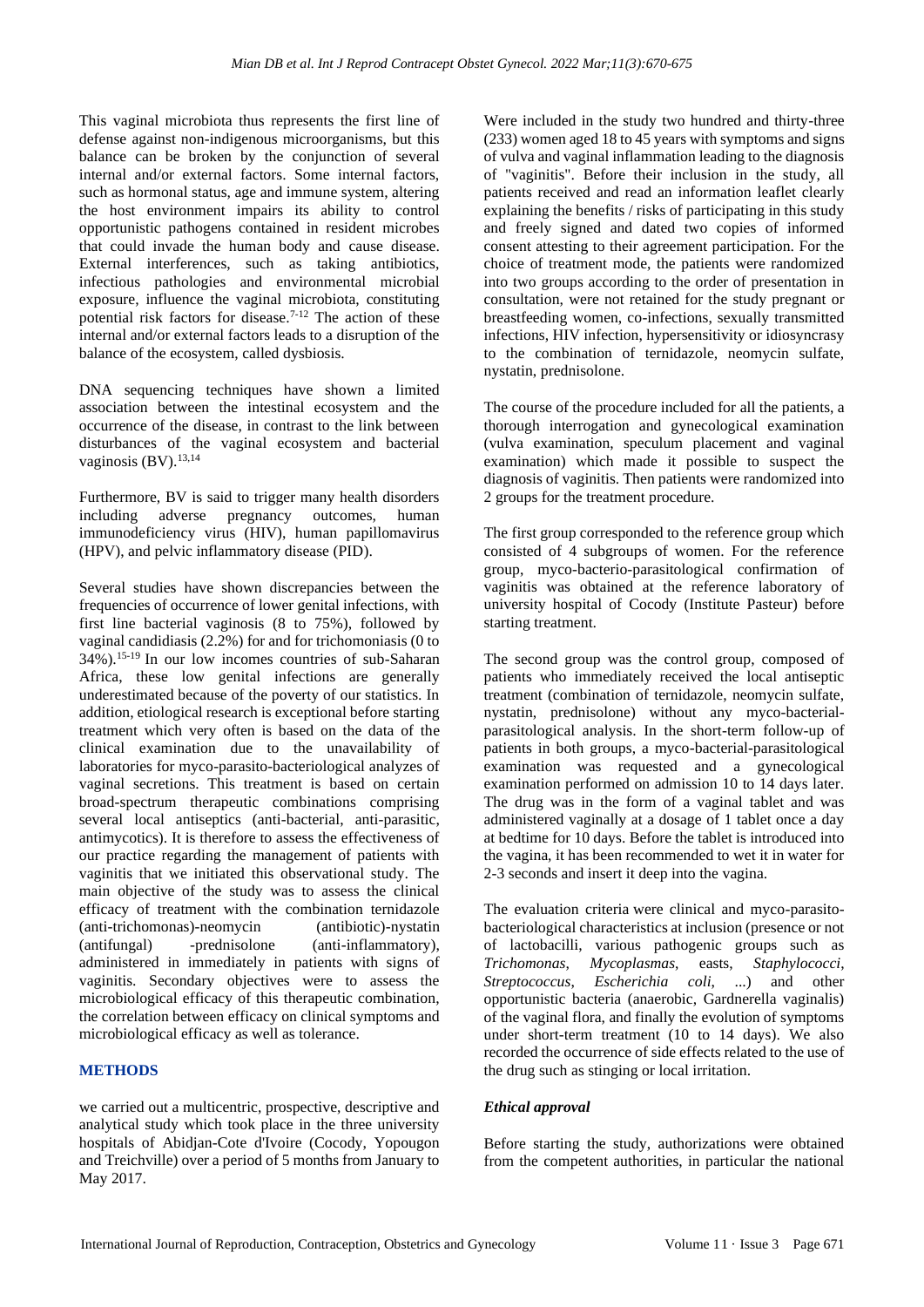ethics committee and the management of the various hospitals and the Pasteur institute.

Statistical analysis required the use of software EPI info 6.04, excel and word. The statistical tests used for the comparison of the numbers were Pearson's chi-square and Fisher's exact test with a significance level set at 5%  $(p<0.05)$ .

# **RESULTS**

#### *General characteristics of patients on inclusion (Table 1)*

Reference group consisted n=200 women divide into 4 subgroups (SG) who received the treatment after mycoparasito-bacteriological diagnosis of vaginitis: 1<sup>st</sup> subgroup (SG1): n=72 women (30.9%) with a diagnosis of Vulvovaginal candidiasis (VVC), 2nd subgroup (SG2): n=30 (12.9%) with bacterial vaginosis (BV),  $3<sup>rd</sup>$  subgroup (SG3): n=34 (14.6%) with a vaginitis trichomoniasis (VT), 4th subgroup (SG4): n=64 (27.5%) with mixed vaginitis (VM). Control group: n=33 women treated straight away without myco-parasito-bacteriological diagnosis  $(14.1\%)$ .

## *Symptoms reported at the inclusion visit before treatment with the combination ternidazole, neomycin sulfate, nystatin, prednisolone (Table 2)*

Before treatment, a significant difference was observed for pathological leucorrhoea between the reference group and the control group  $(p=0.001)$ . These abnormal vaginal discharges were distributed differently in the different subgroups: (SG1: 91.7%, SG2: 60%, SG3: 64.7%, SG4: 82.8%, Control group: 57.6%); The distribution of other symptoms before the treatment was not statistically different in the reference groups and the control group. The differences were in fact not significant for vulvar pruritus (p=0.99), uncomfortable and unpleasant sensations in the vulva (p=0.99), dyspareunia (p=0.06), urination burns  $(p=0.99)$  and malodorous vaginal odor  $(p=0.13)$ . In the different subgroups, these symptoms were observed in the proportions specified in Tables 1 and 2: Vulvar pruritus (SG1: 97.2%, SG2: 40%, SG3: 58.8%, SG4: 51.6%, control group: 66.8%); Uncomfortable and unpleasant sensations of the vulva (sensation of cooking) (SG1: 5.56%, SG2: 10%, SG3: 29.4%, SG4: 28.1%, Control group: 18.1%); Dyspareunia (SG1: 6.9%, SG2: 26.8%, SG3: 23.5%, SG4: 40.6%, control group: 9.1%); Voiding burns (SG1: 0.0%, SG2: 0.0%, SG3: 5.9%, SG4: 1.6%, control group: 0.0%); Smelly vaginal odor (SG1: 1.4%, SG2: 73.3%, SG3: 14.7%, SG4: 42.2%, control group: 15.2%).

Abnormal vaginal discharge was statistically more observed in the reference groups compared to the control group ( $p=0.001$ ).

### *Symptoms reported at the follow-up visit after treatment with the combination (Table 3)*

During the follow-up visit, 10 to 14 days after treatment, we observed a greater number of recurrences in the reference group without this difference being statistically significant (p=0.99). The main symptoms complained of all the women in our study at this check-up were: abnormal vaginal discharge in 4 women, i.e., 1.7% (4/233), vulvar itching in 2 women, i.e., 0.9% (2/233), dyspareunia in 1 woman or 0.4% (1/233), foul-smelling vaginal odor in 2 women or 0.9% (2/233). This abnormal vaginal discharge corresponded to 1 woman  $(1.4\%)$  in the 1<sup>st</sup> group; 1 woman  $(3.3\%)$  from the  $2<sup>nd</sup>$  group; 1 woman of the 3rd group  $(2.9\%)$ ; 0 woman in the 4<sup>th</sup> group and 1 woman  $(3.0\%)$  in the control group. Vulvar pruritus was detected in 1 woman of the  $1<sup>st</sup>$  (1.4%) and  $3<sup>rd</sup>$  (2.9%) groups and was not observed in any woman in the  $2<sup>nd</sup>$ ,  $4<sup>th</sup>$  groups and the control group. Uncomfortable and unpleasant sensations of the vulva, and burning urination were not observed in the two groups. Dyspareunia was only present in 1 woman in the reference group. The smelly vaginal odor was found in 1 woman in group 3 (2.9%) and in a woman in group 1  $(1.4\%)$ .

### *Therapeutic efficacy and patient satisfaction (Tables 4 to 6)*

The evaluation of the effectiveness of the treatment and the presence of recurrences were carried out during the followup visit, 10 to 14 days after the start of the treatment, taking into account the dynamics of the evolution of the symptoms, of the clinic of disease and microbiological criteria obtained in the laboratory microbiological analysis of vaginal secretions, 10 to 14 days after treatment, made it possible to objectify the effectiveness of the treatment on bacterial and parasitic species. The recurrences concerned 1 case of VC, 1 case of BV, 3 cases of VT, 2 cases of MV in the reference group, i.e., a total of 3.5% (7 cases/233).

### *Recurrence also occurred in the control group (Table 5)*

The occurrence of a recurrence was not influenced by the way in which the treatment was prescribed  $(p=0.99)$ . To assess the effectiveness of the treatment, we also took into account other parameters, in particular: The time to symptom improvement, which was between the  $3<sup>rd</sup>$  and  $4<sup>th</sup>$ day after the start of treatment, with a significant difference in favor of the control group  $(p=0.001)$ . The time of symptom resolution which, without being statistically significant, was between the 4th and 5th day after the start of treatment  $(p=0.07)$ . In the control group, the bacterio-parasito-mycological control 10 to 14 days after the treatment was normal with a type I vaginal flora in 32 women (97%). One case of recurrent vaginal candidiasis was diagnosed (Table 5). This suggests that the combination of ternidazole, neomycin sulfate, nystatin, prednisolone can be prescribed to women with obvious clinical signs of vaginitis, without predicting their etiologies, with very appreciable effectiveness (97% cure rate).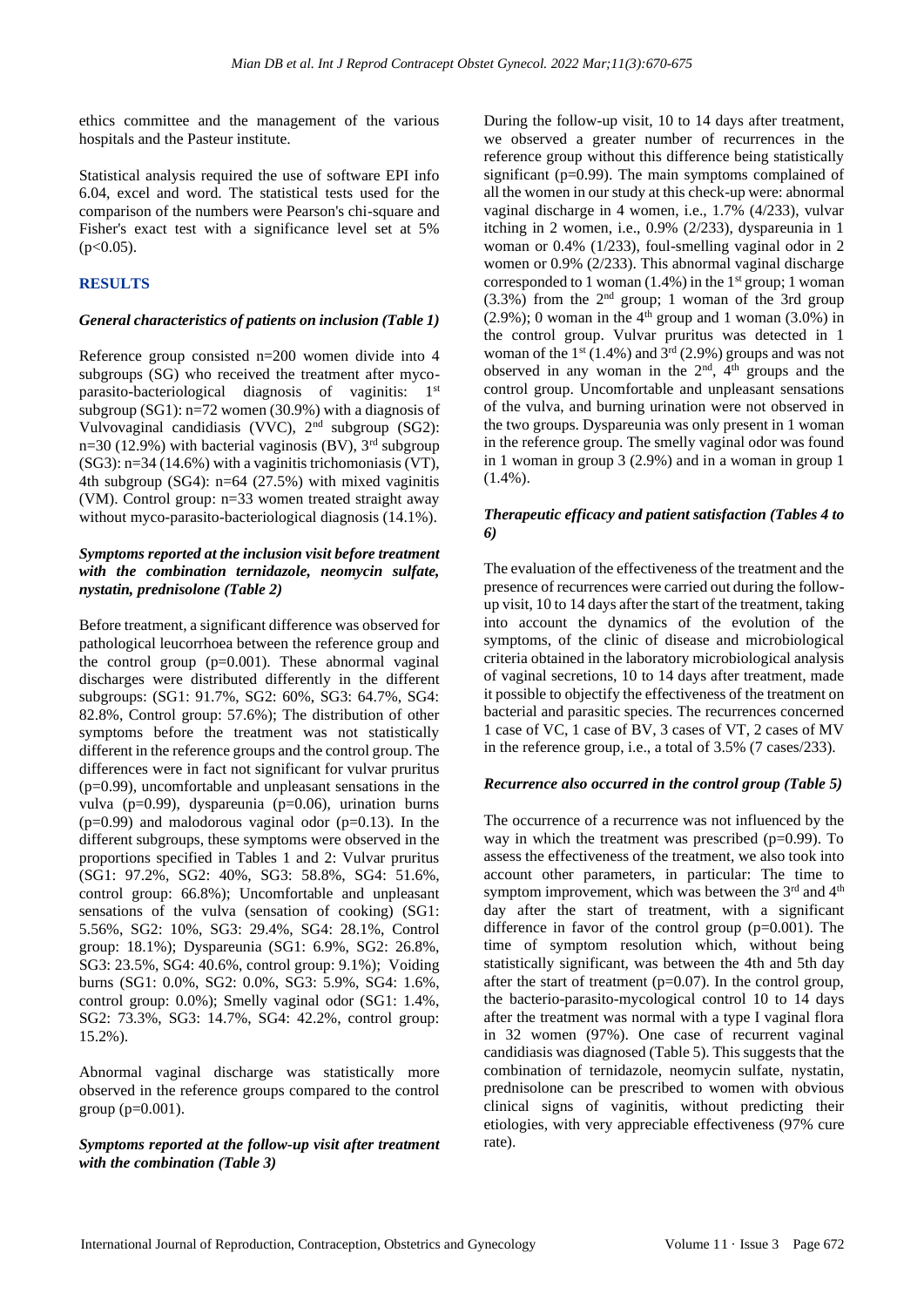|                             | <b>Reference groups</b> |                              | <b>Group</b>          |                       |                           |             |
|-----------------------------|-------------------------|------------------------------|-----------------------|-----------------------|---------------------------|-------------|
| <b>Characteristics</b>      | $VVC, n=72$<br>$($ %)   | $BV$ , n=30<br>$\frac{9}{6}$ | $VT$ , n=34<br>$($ %) | $MV$ , n=64<br>$($ %) | control, $n=33$<br>$($ %) | P value     |
| Socio-demographic           |                         |                              |                       |                       |                           |             |
| Age (Years $\pm$ SD)        | $28.45 \pm 8.43$        | $25.2 + 7.85$                | $25.97 \pm 8.26$      | $25.73 \pm 8.23$      | $25.06 \pm 11.29$         | $0.17$ (NS) |
| Age (Years)                 | $12.16 \pm 1.43$        | $12.33 \pm 1.33$             | $12.47 \pm 1.6$       | $12+1.45$             | $10.63 \pm 3.65$          | 0.001(S)    |
| Pregnancies<br>$(n \pm SD)$ | $2.41 \pm 1.9$          | $1.6 + 2.04$                 | $1.95 \pm 2.25$       | $1.95 \pm 2.25$       | $1.81 \pm 1.91$           | $0.70$ (NS) |
| Deliveries $(n \pm SD)$     | $1.62 \pm 1.64$         | $1.1 \pm 1.4$                | $1.3 \pm 1.64$        | $1.15 \pm 1.52$       | $11.18 \pm 1.48$          | $0.89$ (NS) |
| <b>Symptoms</b>             |                         |                              |                       |                       |                           |             |
| Abnormal discharge          | 66 (91.8)               | 18 (60)                      | 22(64.7)              | 53 (82.8)             | 19(57.6)                  | 0.001(S)    |
| Vulvar ichting              | 70 (97.2)               | 12(40)                       | 20(58.8)              | 33(51.6)              | 22(66.8)                  | 0.001(S)    |
| Cooking sensation           | 5.5(6)                  | 3(10)                        | 10(29.4)              | 18(28.1)              | 6(18.1)                   | 0.001(S)    |
| Dyspareunia                 | 5(6.9)                  | 8(26.8)                      | 8(23.5)               | 26(40.6)              | 3(9.1)                    | 0.001(S)    |
| <b>Urination</b> burns      | 0(0)                    | 0(0)                         | 2(5.9)                | 1(1.6)                | 0(0)                      | Non valid   |
| Smelly vaginal odor         | 1(1.4)                  | 22(73.3)                     | 5(14.7)               | 27(42.2)              | 05(15.2)                  | 0.001(S)    |

## **Table 1: General characteristics and symptoms of patients at inclusion before treatment.**

S: Significant; NS: Not significant; ET = Standard deviation; \* Candida albicans vaginitis; \*\* Bacterial vaginosis.

## **Table 2: Main symptoms encountered according to the study groups during the inclusion visit.**

| Reference group, $n$ $(\% )$ | Control group $n$ $(\%)$ | <b>P</b> value |
|------------------------------|--------------------------|----------------|
| 159                          | 19                       | 0.001(S)       |
| 135                          | 22                       | $0.99$ (NS)    |
| 35                           | 6                        | $0.99$ (NS)    |
| 47                           |                          | $0.06$ (NS)    |
|                              | $\theta$                 | $0.99$ (NS)    |
| 55                           |                          | $0.13$ (NS)    |
|                              |                          |                |

NS: Not significant.

## **Table 3: Comparison of the occurrence of recurrences 10 to 14 days after treatment.**

| <b>Recurrences</b> | <i><b>Reference group, n</b> (%)</i> | Control group, $n$ $(\%)$ | <b>Total</b> | <b>P</b> value |
|--------------------|--------------------------------------|---------------------------|--------------|----------------|
| Yes                | 7(3.5)                               | 1 (3.03)                  |              |                |
| No                 | 193 (96.5)                           | 32 (96.97)                | 225          | $0.99$ (NS)    |
| <b>Total</b>       | 200 (100)                            | 33 (100)                  | 233          |                |

NS: Not significant

#### **Table 4: Efficacy results on symptoms 10 to 14 days after treatment.**

|                             | <b>Reference groups</b> |            |           |           |              |  |
|-----------------------------|-------------------------|------------|-----------|-----------|--------------|--|
| <b>Symptoms</b>             | $VVC$ , n=3             | $BV$ , n=1 | $VT, n=2$ | $MV, n=1$ | control, n=1 |  |
| Pathological<br>leucorrhoea | 1 (1.4)                 | 1(3.3)     | 1(2.9)    | 0(0)      | 1(3.03)      |  |
| Vulvar pruritus             | 1(1.4)                  | 0(0)       | 1(2.9)    | 0(0)      | 0(0)         |  |
| <b>Cooking sensation</b>    | 0(0)                    | 0(0)       | 0(0)      | 0(0)      | 0(0)         |  |
| <b>Dyspareunia</b>          | 0(0)                    | 0(0)       | 0(0)      | 1(1.6)    | 0(0)         |  |
| Urine burns                 | 0(0)                    | 0(0)       | 0(0)      | 0(0)      | 0(0)         |  |
| Smelly vaginal odor         | 1(1.4)                  | 0(0)       | 1(2.9)    | 0(0)      | 0(0)         |  |

S: Significant; NS: Not significant; ET = Standard deviation.

# **Table 5: Recurrence rate in the different groups after treatment.**

| <b>Characteristics</b>           | <b>Reference groups</b> |                 | Group           | <b>P</b> value  |                 |          |
|----------------------------------|-------------------------|-----------------|-----------------|-----------------|-----------------|----------|
|                                  | <b>VVC</b>              | BV              | VТ              | <b>MV</b>       | control         |          |
| 10 to 14 days<br>after treatment | $3.23 \pm 1.8$          | $4.56 + 1.75$ 3 | $3.32 \pm 2.18$ | $3.26 \pm 1.88$ | $2.58 \pm 1.66$ | 0.001(S) |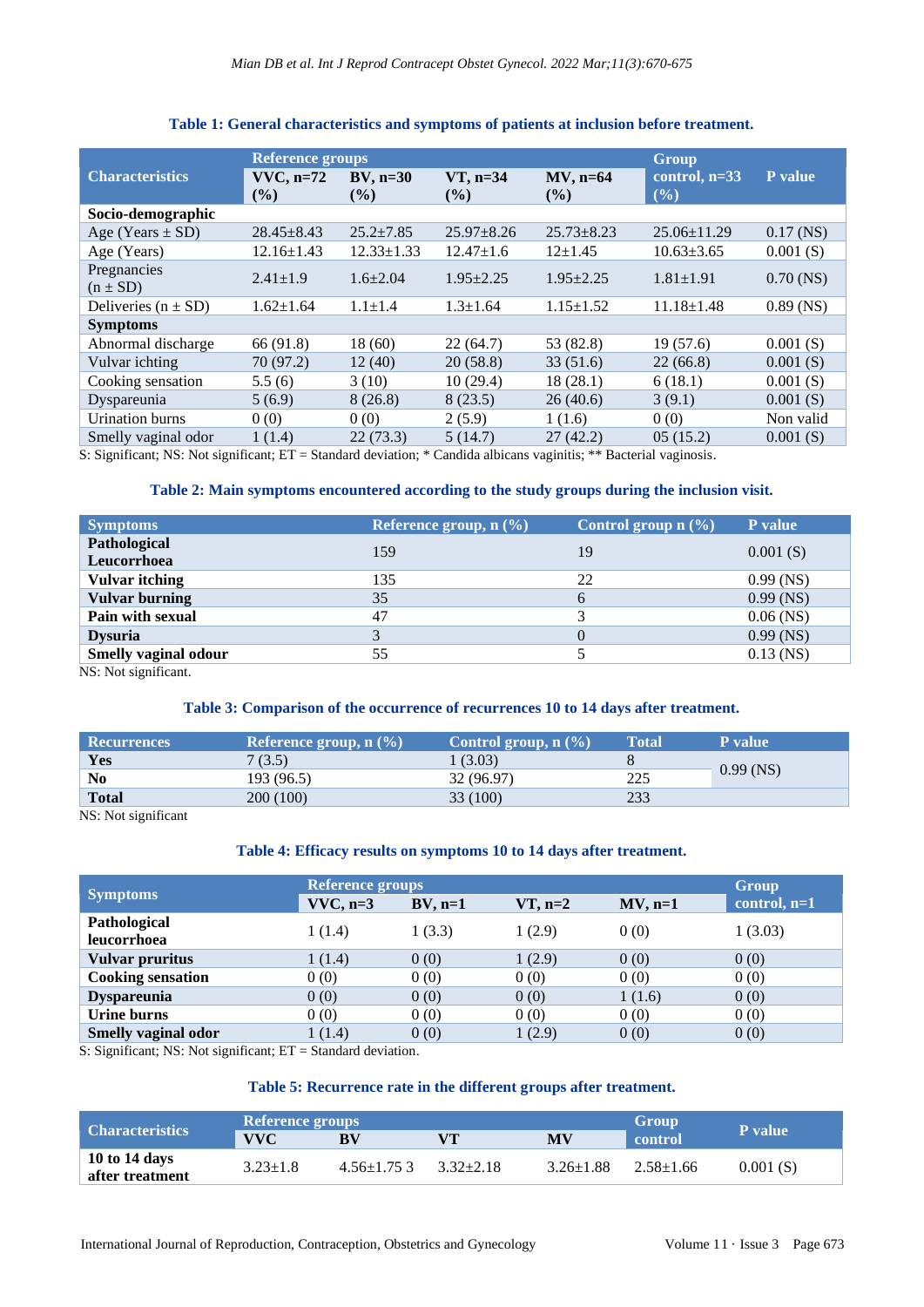| <b>Characteristics</b>                                                    | Reference groups<br><b>VVC</b> | BV               | Group<br>control | P value         |                 |                          |
|---------------------------------------------------------------------------|--------------------------------|------------------|------------------|-----------------|-----------------|--------------------------|
|                                                                           |                                |                  | VТ               | <b>MV</b>       |                 |                          |
| <b>Improvement period of</b><br>symptoms (days)                           | $3.23 \pm 1.8$                 | $4.56 \pm 1.753$ | $3.32 \pm 2.18$  | $3.26 \pm 1.88$ | $2.58 \pm 1.66$ | 0.001(S)                 |
| disappearance period<br>of symptoms (days)                                | $3.80 + 2.37$                  | $3.16 \pm 2.84$  | $3.41 \pm 2.84$  | $3.89 + 2.63$   | $4.90 + 2.61$   | $0.07$ (NS)              |
| <b>Satisfaction of patient</b>                                            | 71 (98.6%)                     | $30(100\%)$      | 33 (97.1%)       | 64 (100%)       | 30 (90.9%)      | <b>Not</b><br>applicable |
| Average patient satisfaction (groups 1, 2, 3, 4 and control group) 97.32% |                                |                  |                  |                 |                 |                          |

**Table 6: Time to symptom progression and level of satisfaction according to the groups after treatment.**

#### **DISCUSSION**

Vaginitis is a common disorder among women of varying ages, and most women have at least one episode of vaginitis during their lives.<sup>20</sup> Vaginitis occurs because of the introduction of pathogens or changes in the vaginal environment that spread pathogens and change the vaginal flora. Vaginitis is caused by bacterial vaginosis, vulvovaginal candidiasis, or trichomoniasis.<sup>21</sup> As the observations of DAN et al the present study showed that vaginitis caused by *Candida albicans* (VC) was the most frequent lower genital disorder in the reference group (30.9%), for which a microbiological analysis of vaginal secretions had been performed before administering the treatment; followed by mixed vaginitis  $(27.5\%)$ .<sup>19</sup> For some authors, among all vaginitis cases, between 40% and 50% cases are caused by bacterial vaginosis, between 20% and 25% are caused by vulvovaginal candidiasis, and between 15% and 20% are caused by trichomoniasis.<sup>22</sup> Characteristic symptoms, including discharge, odor, itching, irritation, and burning, produce discomfort or cause other vaginal complications. These symptoms are related to abnormal vaginal flora.23,24 Vulvovaginal complaints are one of the most common reasons for women to seek medical advice.<sup>25</sup> The differential diagnosis of different types of vaginitis is difficult by symptoms or signs alone. Women with vulvovaginal candidiasis can even present a normal or acidic vaginal.<sup>22</sup> Moreover, an inefficacious treatment with poor response may come after an inaccurate diagnosis with further potential sequelae, such as pelvic inflammatory disease.26,27 There are various signs and symptoms of vaginitis which suggest different types of vaginitis with other corresponding treatments in the clinical routine.<sup>28</sup> However, in our context of under-medicalization, in the presence of difficulties in microbiological analysis of vaginal secretions, treatment based on syndromic management is frequently proposed.<sup>29</sup> The combination of ternidazole, neomycin sulfate, nystatin, prednisolone has demonstrated its therapeutic efficacy in cases of CV, bacterial vaginosis (BV), Trichomonas vaginalis (TV), and even in mixed infection (VM). This efficacy was observed both clinically, with a significant and rapid improvement in symptoms within 3 to 4 days (significant difference in favor of the control group  $p=0.001$ ); but also, on the microbiological level with a biologically proven low recurrence rate in the two groups (3.4%). Furthermore, there was no statistically significant difference in the occurrence of recurrence between the two groups  $(p=0.99)$ . Thus, the combination of ternidazole, neomycin sulfate, nystatin, prednisolone could represent an interesting therapeutic option in women with obvious clinical signs of vaginitis, in the absence of prior microbiological analysis of vaginal secretions, with very effective appreciable (97% cure rate). No adverse effects related to the combination of ternidazole, neomycin sulfate, nystatin, prednisolone occurred in this study.

Limitations of the study were the delay in obtaining the myco-bacterial-parasitological results, the difficulties in using the drug and in assessing the evolution of the symptoms.

### **CONCLUSION**

This study showed that the combination of ternidazole, neomycin sulfate, nystatin, prednisolone could be administered to initiate treatment for vaginitis as soon as it appears without the need to take preliminary samples of vaginal secretions.

*Funding: No funding sources Conflict of interest: None declared Ethical approval: The study was approved by the Institutional Ethics Committee*

#### **REFERENCES**

- 1. Larsen B. Vaginal Flora in Health and Disease. Clin Obstetr Gynecol. 2017;36:107-21.
- 2. Carr PL, Felsenstein D, Friedman RH. Evaluation and management of vaginitis. J Gen Intern Med. 1998;13:335-46.
- 3. Murta EFC, Filho ACA. Barcelos ACM. Relation between vaginal and endocervical pH in pre-and postmenopausal women. Arch Gynecol Obstet. 2005;272 :211-3.
- 4. Ravel J, Gajer P, Abdo Z, Schneider GM, Koenig SS, McCulle SL et al. Vaginal microbiome of reproductive-age women. Proc Natl Acad Sci USA. 2011;108(1):4680-7.
- 5. Fettweis JM, Brooks JP, Serrano MG, Sheth NU, Girerd PH, Edwards DJ et al. Differences in vaginal microbiome in African American women versus